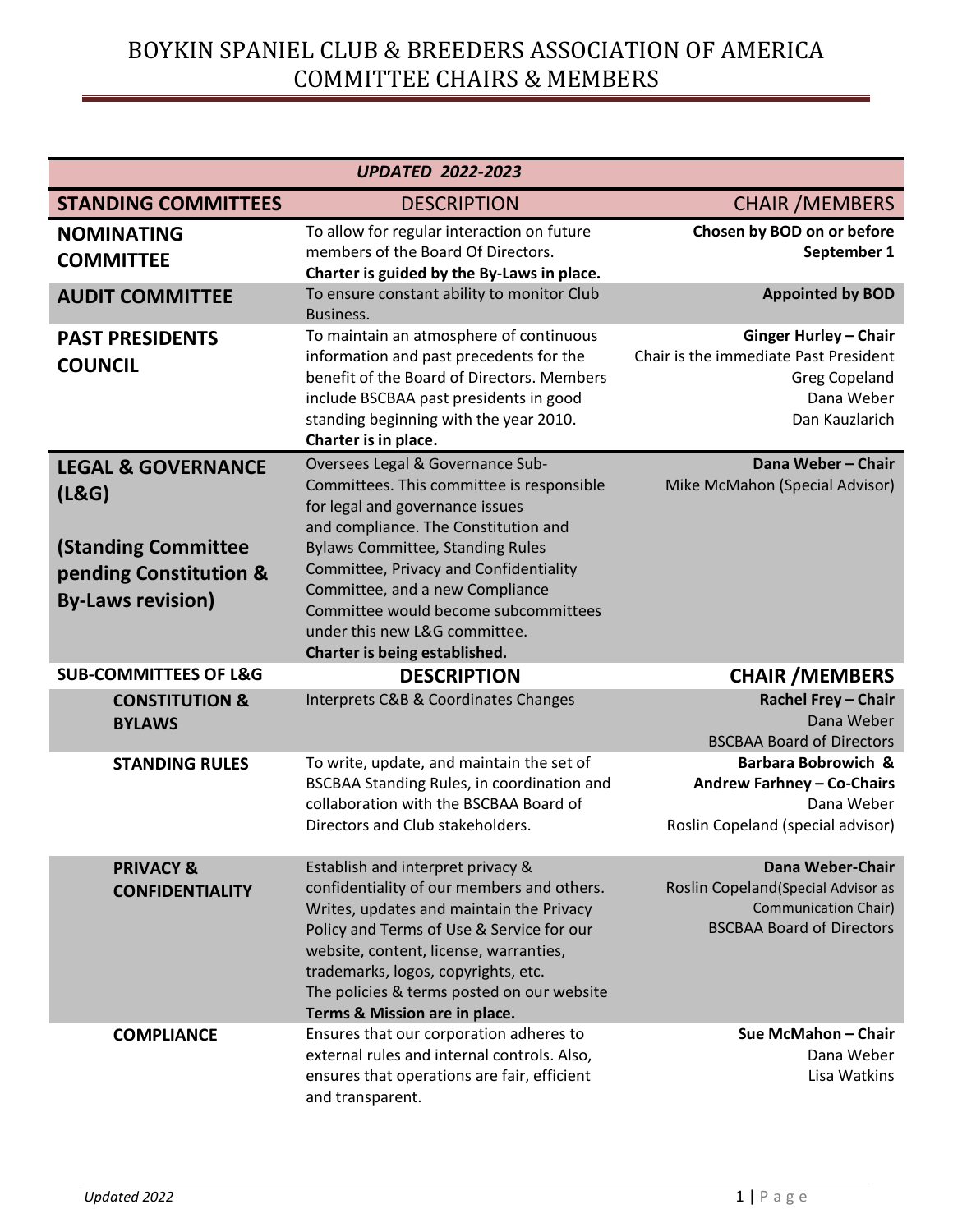| <b>WORKING COMMITTEES</b>                                                          | <b>DESCRIPTION</b>                                                                                                                                                                                                                                                                                                                                                                                  | <b>CHAIR /MEMBERS</b>                                                                                           |
|------------------------------------------------------------------------------------|-----------------------------------------------------------------------------------------------------------------------------------------------------------------------------------------------------------------------------------------------------------------------------------------------------------------------------------------------------------------------------------------------------|-----------------------------------------------------------------------------------------------------------------|
| <b>COMMUNICATIONS</b><br><b>COMMITTEE (C&amp;C)</b>                                | Oversees Communications Sub-Committees,<br>Manages email blast and communication<br>with members. CC coordinates with BOD on<br>advertisement guidelines and various<br>organizable materials for communication to<br>the membership and public.                                                                                                                                                    | <b>Roslin Copeland - Chair</b><br>Rachel Frey<br><b>Greg Copeland</b><br>Jeff Engelmann<br><b>Ginger Hurley</b> |
| <b>SUB-COMMITTEES OF C&amp;C</b>                                                   | Charter and responsibilities are in place.<br><b>DESCRIPTION</b>                                                                                                                                                                                                                                                                                                                                    |                                                                                                                 |
| <b>Technology &amp;</b>                                                            | Manages, designs, publishes and                                                                                                                                                                                                                                                                                                                                                                     | <b>CHAIR / MEMBERS</b><br><b>Roslin Copeland - Chair</b>                                                        |
| <b>Publications (T&amp;P)</b><br><b>Sub-Committee of C&amp;C</b>                   | coordinates the Newsletter, Website,<br>Domains, Hosting, General Club Flyers, AKC<br>Registered Flyers, AKC Media<br>communications, Gazette Articles, Meet the<br>Breed Flyers, Club Brochures, Social Media<br>Sites and other media outlets. Organizes,<br>collects and publishes AKC Titles. Collects &<br>stores AKC Studbook data. Coordinates with<br>CC & BOD on advertisement guidelines. | Rachel Frey - FB Chair Admin.<br><b>Ginger Hurley</b><br>Vacant - Gazette Writer<br><b>Greg Copeland</b>        |
| <b>Breeder Directory (BDP)</b><br><b>Sub-Committee of C&amp;C</b>                  | Manages Breeder Directory Program<br>and coordinates with T&P chair for updated<br>material and publications and with<br>treasurer. Coordinates with the AKC about<br>breeder list.                                                                                                                                                                                                                 | Rachel Frey - Chair<br>Roslin Copeland (as T&P chair)                                                           |
| <b>Sales &amp; Merchandise</b><br>Program (SMP)<br><b>Sub-Committee of C&amp;C</b> | Manages Sales Program & coordinates with<br>the T&P and treasurer.                                                                                                                                                                                                                                                                                                                                  | Vacant - Chair                                                                                                  |
| <b>EDUCATION &amp; STANDARD</b><br>(E&S)                                           | <b>Oversees Education &amp; Standards Sub-</b><br>Committees. The E&S is responsible and<br>accountable for Conformation Judges<br>Education, Junior Showmanship and for<br>defining the Boykin Spaniel Breed Standard<br>so that breeders and judges will have a clear<br>understanding of the breed.<br>Charter & mission are in place.                                                           | Ginger Hurley & Jackie DeAngelo -<br><b>Co-Chairs</b><br><b>Greg Copeland</b>                                   |
| <b>SUB-COMMITTEES OF (E&amp;S)</b>                                                 | <b>DESCRIPTION</b>                                                                                                                                                                                                                                                                                                                                                                                  | <b>CHAIR / MEMBERS</b>                                                                                          |
| <b>Breed Standard</b><br><b>Sub-Committee of E&amp;S</b>                           | Manage the Breed Standard including<br>Staffing of Changes to the Standard & Breed<br>Flyer                                                                                                                                                                                                                                                                                                         | <b>Ginger Hurley - Chair</b><br><b>Greg Copeland</b><br>Jackie DeAngelo<br>Rose Leale                           |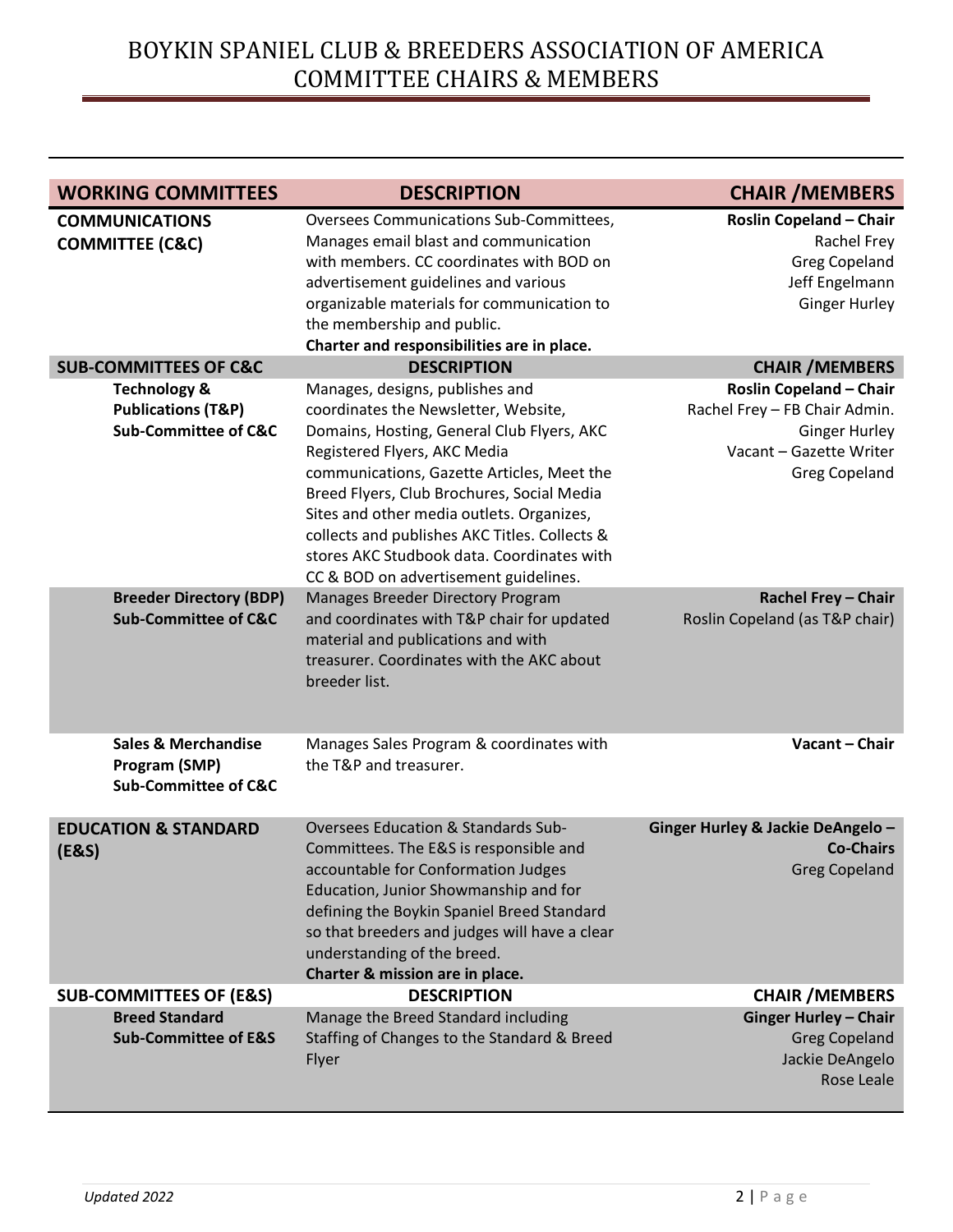| <b>Judges Education</b><br><b>Sub-Committee of E&amp;S</b> | Manages the Judges Education<br>Presentation, Study Guides, Mentoring | Jackie DeAngelo - Chair<br><b>Greg Copeland</b> |
|------------------------------------------------------------|-----------------------------------------------------------------------|-------------------------------------------------|
|                                                            | Programs & Coordinates Judges Education                               | Roslin Copeland                                 |
|                                                            | Events                                                                | <b>Ginger Hurley</b>                            |
|                                                            |                                                                       | Dan Kauzlarich                                  |
|                                                            |                                                                       | Sharon Kauzlarich                               |
|                                                            |                                                                       | Rose Leale                                      |
|                                                            |                                                                       |                                                 |
|                                                            |                                                                       | <b>Greg Copeland</b>                            |
|                                                            |                                                                       | Roslin Copeland                                 |
|                                                            | <b>BSCBAA BOD APPROVED AS QUALIFIED</b>                               | Jackie DeAngelo                                 |
|                                                            | <b>MENTORS &amp; PRESENTERS</b>                                       | <b>Ginger Hurley</b>                            |
|                                                            |                                                                       | Dan Kauzlarich                                  |
|                                                            |                                                                       | Sharon Kauzlarich                               |
|                                                            |                                                                       | Rose Leale                                      |
|                                                            |                                                                       | Cathy Pullian                                   |
|                                                            |                                                                       | <b>Tim Pullian</b>                              |
|                                                            |                                                                       | <b>Beth Crocker</b>                             |
|                                                            |                                                                       | Leslie Kern                                     |
| <b>Junior Showmanship</b>                                  | Develops & Manages the Junior                                         | <b>Tabled</b>                                   |
| (TABLED)                                                   | Showmanship Program                                                   |                                                 |
| <b>Sub-Committee of E&amp;S</b>                            |                                                                       |                                                 |
| <b>MEMBERSHIP</b>                                          | Assists Secretary w/Membership List,                                  | <b>Ginger Hurley - Chair</b>                    |
|                                                            | Recruitment, Renewals, Welcomes,                                      | Rachel Frey                                     |
|                                                            | <b>Acknowledgements &amp; Application</b>                             | Roslin Copeland                                 |
|                                                            | Processing & other correspondence.                                    | Sue McMahon                                     |
|                                                            | Charter is guided by the By-Laws in place.                            |                                                 |
| <b>SHOW</b>                                                | Responsible for Scheduling, Coordinating &                            | Ginger Hurley & Jackie DeAngelo -               |
|                                                            | Planning Conformation & Companion                                     | <b>Co-Chairs</b>                                |
|                                                            | Events & Supported Entries and Hosting the                            | Rose Leale                                      |
|                                                            | National Specialty.                                                   | Michle Machala                                  |
|                                                            | Guidelines are in place.                                              | <b>Martha Rawls</b>                             |
|                                                            |                                                                       | Cathy Pullian                                   |
|                                                            |                                                                       | Anne Ledet                                      |
| <b>HUNT &amp; FIELD</b>                                    | Responsible for Scheduling, Planning &                                | <b>Barbara Bobrowich - Chair</b>                |
|                                                            | Hosting Club Hunt Test & Field Trial                                  | Dan Kauzlarich                                  |
|                                                            | Activities, & Managing the Field Qualities                            | <b>Greg Copeland</b>                            |
|                                                            | Statement & Other Administrative Elements                             | Derrick Odom                                    |
|                                                            | of Hunt Test & Field Trial Activities                                 | <b>Tim Pullian</b>                              |
|                                                            |                                                                       |                                                 |